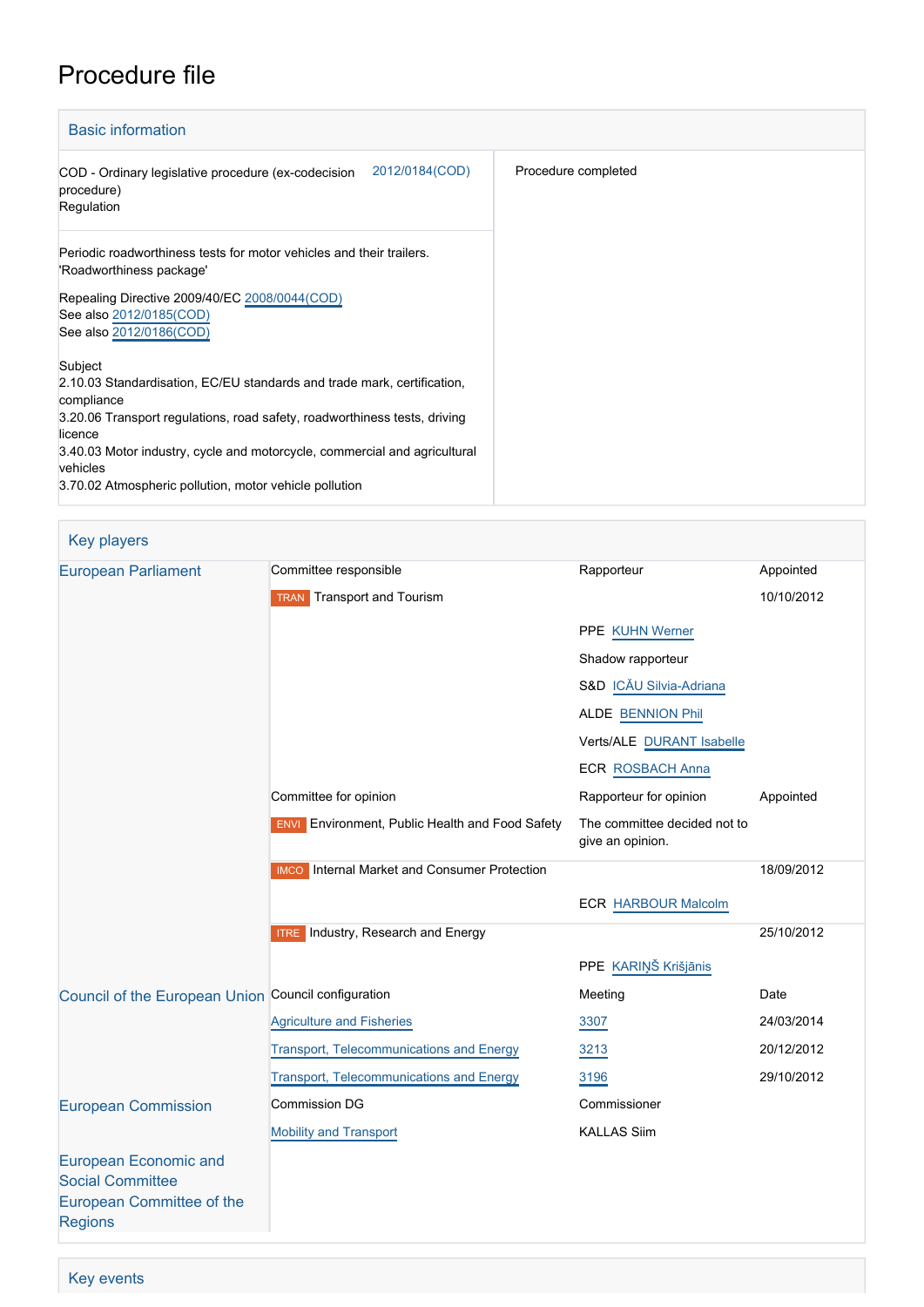| 13/07/2012 | Legislative proposal published                             | COM(2012)0380 | Summary |
|------------|------------------------------------------------------------|---------------|---------|
| 11/09/2012 | Committee referral announced in<br>Parliament, 1st reading |               |         |
| 29/10/2012 | Debate in Council                                          | 3196          | Summary |
| 20/12/2012 | Debate in Council                                          | 3213          |         |
| 30/05/2013 | Vote in committee, 1st reading                             |               |         |
| 10/06/2013 | Committee report tabled for plenary, 1st<br>reading        | A7-0210/2013  | Summary |
| 01/07/2013 | Debate in Parliament                                       | T,            |         |
| 02/07/2013 | Results of vote in Parliament                              | ≙             |         |
| 02/07/2013 | Decision by Parliament, 1st reading                        | T7-0297/2013  | Summary |
| 11/03/2014 | Decision by Parliament, 1st reading                        | T7-0194/2014  | Summary |
| 24/03/2014 | Act adopted by Council after Parliament's<br>1st reading   |               |         |
| 03/04/2014 | Final act signed                                           |               |         |
| 03/04/2014 | End of procedure in Parliament                             |               |         |
| 29/04/2014 | Final act published in Official Journal                    |               |         |

| <b>Technical information</b>                 |                                                                                                     |
|----------------------------------------------|-----------------------------------------------------------------------------------------------------|
| Procedure reference                          | 2012/0184(COD)                                                                                      |
| Procedure type                               | COD - Ordinary legislative procedure (ex-codecision procedure)                                      |
| Procedure subtype                            | Legislation                                                                                         |
| Legislative instrument                       | Regulation                                                                                          |
|                                              | Repealing Directive 2009/40/EC 2008/0044(COD)<br>See also 2012/0185(COD)<br>See also 2012/0186(COD) |
| Mandatory consultation of other institutions | <b>European Economic and Social Committee</b><br>European Committee of the Regions                  |
| Stage reached in procedure                   | Procedure completed                                                                                 |
| Committee dossier                            | TRAN/7/10145                                                                                        |

| Documentation gateway                             |               |            |            |         |
|---------------------------------------------------|---------------|------------|------------|---------|
| Legislative proposal                              | COM(2012)0380 | 13/07/2012 | EC.        | Summary |
| Document attached to the procedure                | SWD(2012)0206 | 13/07/2012 | EC.        |         |
| Document attached to the procedure                | SWD(2012)0207 | 13/07/2012 | EC.        |         |
| Economic and Social Committee: opinion.<br>report | CES1906/2012  | 12/12/2012 | <b>ESC</b> |         |
| Committee draft report                            | PE504.196     | 11/02/2013 | EP         |         |
|                                                   |               |            |            |         |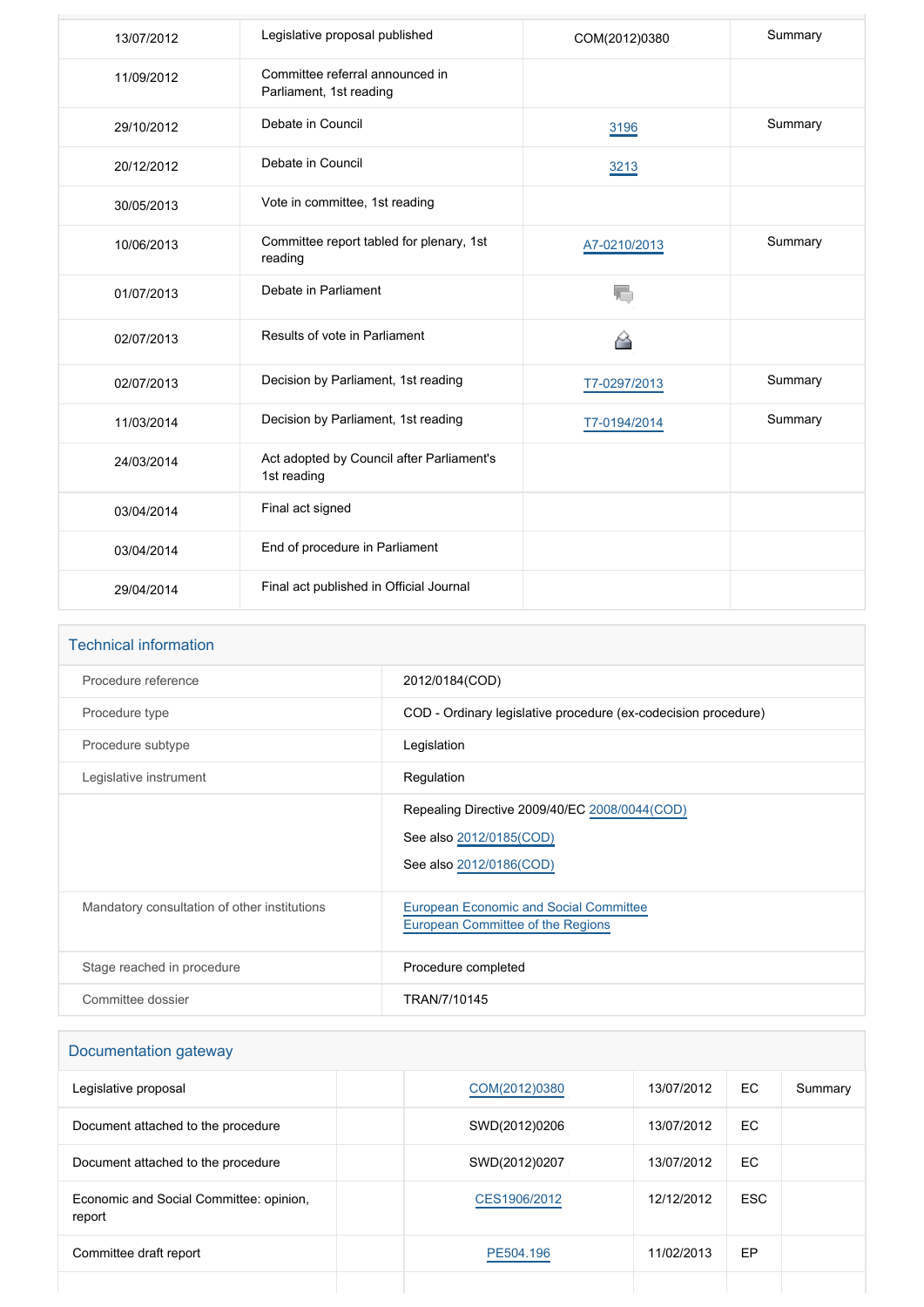| Amendments tabled in committee                                            |             | PE507.994      | 28/03/2013 | EP        |         |
|---------------------------------------------------------------------------|-------------|----------------|------------|-----------|---------|
| Amendments tabled in committee                                            |             | PE508.077      | 03/04/2013 | EP        |         |
| Committee opinion                                                         | <b>ITRE</b> | PE506.080      | 26/04/2013 | EP        |         |
| Committee opinion                                                         | <b>IMCO</b> | PE506.045      | 27/05/2013 | EP        |         |
| Committee report tabled for plenary, 1st<br>reading/single reading        |             | A7-0210/2013   | 10/06/2013 | EP        | Summary |
| Text adopted by Parliament, partial vote at<br>1st reading/single reading |             | T7-0297/2013   | 02/07/2013 | EP        | Summary |
| Text adopted by Parliament, 1st<br>reading/single reading                 |             | T7-0194/2014   | 11/03/2014 | EP        | Summary |
| Draft final act                                                           |             | 00010/2014/LEX | 03/04/2014 | CSL       |         |
| Commission response to text adopted in<br>plenary                         |             | SP(2014)455    | 10/06/2014 | <b>EC</b> |         |
| Follow-up document                                                        |             | COM(2020)0077  | 04/03/2020 | <b>EC</b> |         |
| Follow-up document                                                        |             | COM(2020)0699  | 11/11/2020 | <b>EC</b> |         |

| <b>Additional information</b> |             |
|-------------------------------|-------------|
| National parliaments          | <b>IPEX</b> |
| European Commission           | EUR-Lex     |

#### Final act

 [Directive 2014/45](https://eur-lex.europa.eu/smartapi/cgi/sga_doc?smartapi!celexplus!prod!CELEXnumdoc&lg=EN&numdoc=32014L0045)

[OJ L 127 29.04.2014, p. 0051](https://eur-lex.europa.eu/legal-content/EN/TXT/?uri=OJ:L:2014:127:TOC) Summary

Final legislative act with provisions for delegated acts

#### Delegated acts

2021/2812(DEA) Examination of delegated act

## Periodic roadworthiness tests for motor vehicles and their trailers. 'Roadworthiness package'

PURPOSE: to support and to enforce roadworthiness testing of motor vehicles and their trailers with a view to enhance road safety and environmental protection ("Roadworthiness Package").

PROPOSED ACT: Regulation of the European Parliament and of the Council.

BACKGROUND: before a vehicle may be put on the market, it has to fulfil all the relevant type or individual approval requirements guaranteeing an optimal level of safety and environmental standards. Following this approval, cars on the road have to be regularly submitted to periodic roadworthiness tests.

The goal of roadworthiness testing is to check the functionality of safety components, the environmental performance and the compliance of a vehicle with its approval.

The proposal aims at contributing to reach the target of a reduction of road fatalities by half until 2020 as laid down in the [Policy Orientations](http://www.eur-lex.europa.eu/LexUriServ/LexUriServ.do?uri=COM:2010:0389:FIN:EN:PDF) [on Road Safety 2011-2020](http://www.eur-lex.europa.eu/LexUriServ/LexUriServ.do?uri=COM:2010:0389:FIN:EN:PDF). It will also contribute to the reduction of emissions in road transport linked to poor maintenance of vehicles, following the [European Strategy on clean and energy efficient vehicles](http://www.eur-lex.europa.eu/LexUriServ/LexUriServ.do?uri=COM:2010:0186:FIN:EN:PDF) as well as the [integrated energy and climate change policy.](http://www.eur-lex.europa.eu/LexUriServ/LexUriServ.do?uri=COM:2008:0030:FIN:EN:PDF)

The proposal is part of a package of measures which also includes: [a proposal on the amendment of Directive 1999/37/E](http://www.europarl.europa.eu/oeil/popups/ficheprocedure.do?lang=EN&procnum=COD/2012/0185)C on registration documents for vehicles and [a proposal for a regulatio](http://www.europarl.europa.eu/oeil/popups/ficheprocedure.do?lang=EN&procnum=COD/2012/0186)n on technical roadside inspection of the roadworthiness of commercial vehicles circulating in the Union and repealing Directive 2000/30/EC.

IMPACT ASSESSMENT : the following options were considered:

· Option 1: the 'No policy change' approach where the present EU legal framework would be maintained;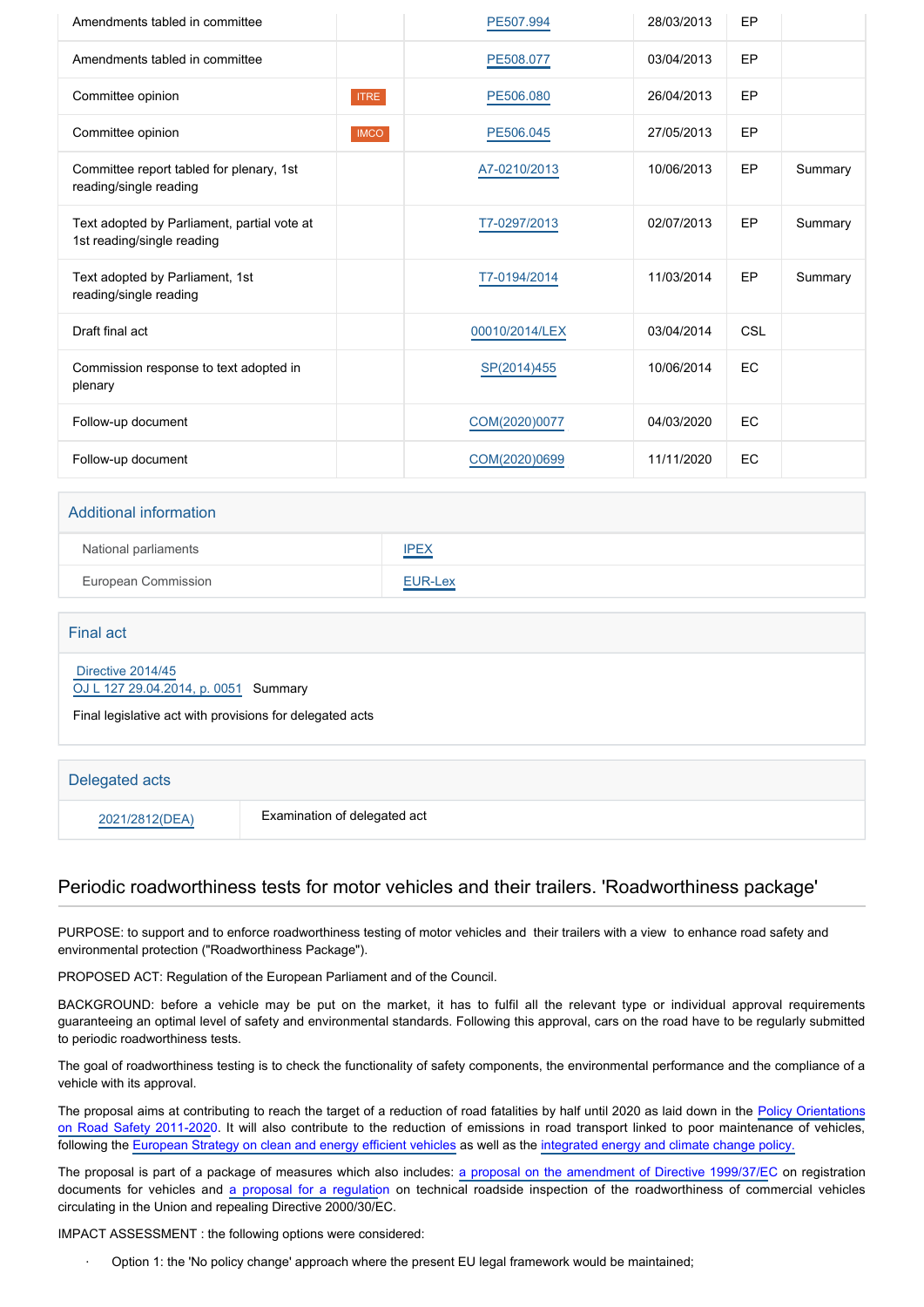- · Option 2: the "Soft law approach" would consist in both better implementation and better monitoring of the application of existing legislation;
- Option 3: the "Legislative approach" would be based on two components: (a) revising upwards the minimum EU standards for periodic roadworthiness tests (PTI) and unexpected roadside inspections (RSI) and define mandatory standards; (b) in a second phase, the possible establishment of and EU harmonised data exchange system linking the existing databases.

The impact assessment has shown the benefits of a combination of a soft-law approach with a regulatory approach. Therefore, the soft-law measures have been integrated into the legislative texts.

LEGAL BASIS: Article 91 of the Treaty on the Functioning of the European Union (TFEU).

CONTENT: the "Roadworthiness Package" will carry over the existing requirements laid down in the existing legislative framework related to the roadworthiness regime, which covers roadworthiness tests (Directive 2009/40/EC), roadside inspections (Directive 2000/30/EC) and rules on the registration of vehicles (Directive 1999/37/EC).

Compared to the existing legislation on roadworthiness tests, the proposal extends the scope of the existing regime to new categories of vehicles, including motorcycles, as well as the frequency of inspections for older vehicles to those having reached a high mileage. The proposal also lays down new requirements on several issues related to the standard and quality of testing, namely:

Access to information: testing centres shall have access to the technical information necessary to perform the tests including those of electronic safety related components like ABS or ESC. Manufacturers shall provide access to such information as it is already in place for vehicle repair and maintenance information.

Inspections: the scope of vehicles to be tested will be extended to the powered two or three wheelers, light trailers up to 3.5 tons and tractors with a design speed exceeding 40 km/h. Considering the aspects of vehicle age and yearly mileage the test frequency of older cars will be increased and vehicles with high mileage will be subject to annual testing as it is already the case for taxis and ambulances. A time window of four month in which the roadworthiness test shall be performed will allow for sufficient flexibility for citizens and operators.

Equipment to be used for testing: the equipment to be used for testing shall fulfil certain minimum requirements allowing for an efficient performing of the test methods described. Detected deficiencies shall be assessed according to harmonised rules related to their risk to road safety.

Qualifications and personnel training: inspectors performing roadworthiness tests shall meet a certain level of knowledge and skills and be properly trained. Inspectors shall be free of any conflict of interests, in particular as regards economic, personal or family links with the holder of the vehicle registration. Roadworthiness test activities performed by authorised private bodies shall be subject to supervision.

Results and penalties: results of roadworthiness tests, including information on the vehicles mileage, shall be kept in national registers, which will facilitate the identification of mileage fraud. Odometer fraud should also be more systematically considered as an offence liable to a penalty.

National contact points: in several Member States a high number of private authorised test centres carry out roadworthiness tests. In order to ensure the efficient exchange of information between Member States, national contact points should be designated and certain common procedures such as a minimum to time limits and the nature of the information to be forwarded, should be specified.

Commissions powers (delegated acts): the Commission shall be empowered to amend the Regulation with a view to take into account, when appropriate, evolution of the EU type-approval legislation in relation with vehicle categories and to update the annexes to technical progress via delegated acts including inter alia alternative test procedures based upon modern emission after-treatment systems for checking the in use NOx and particulate emissions conformity which are still under development.

BUDGETARY IMPLICATIONS: the proposal has no implications for the EU budget.

DELEGATED ACTS: the proposal contains provisions empowering the Commission to adopt delegated acts in accordance with Article 290 of the Treaty on the Functioning of the EU.

# Periodic roadworthiness tests for motor vehicles and their trailers. 'Roadworthiness package'

The Committee on Transport and Tourism adopted the report by Werner KUHN (EPP, DE) on the proposal for a regulation of the European Parliament and of the Council on periodic roadworthiness tests for motor vehicles and their trailers and repealing Directive 2009/40/EC.

The committee recommends that the European Parliaments position adopted at first reading, following the ordinary legislative procedure, should amend the Commission proposal as follows:

Minimum requirements: the technical requirements and test methods as laid down in the Annexes should be considered as EU minimum standards. The Member States should be allowed to maintain or introduce higher standards. Members suggest amendments aiming at strengthening that principle. The same applies to qualification requirements to inspectors which should also be minimum ones.

Roadworthiness testing: the definition should be clarified and adapted to the purpose of the periodic technical inspection test, which is to assess the correct functionality of the safety and environmental systems. The type-approval should only be a time-reference to understand what safety and environmental requirements relate to the vehicle. These requirements should not refer to the parts or components themselves.

Roadworthiness tests shall be carried out, in principle, in the Member State in which the vehicle is registered by the competent authority of that Member State or by a public body entrusted with the task by the State or by bodies or establishments certified and supervised by the State, including authorised private bodies. Members state that it is important that test equipment manufactures have access to data they need to develop properly functioning equipment.

Frequency of tests: Members propose that vehicles of category M1, N1 and O2: be tested four years after the date on which the vehicle was first registered, and thereafter every two years. Vehicles of category T5 (tractors with a maximum design speed exceeding 40km/h) used mainly on public roads: one year after the date on which the vehicle was first registered, and thereafter annually.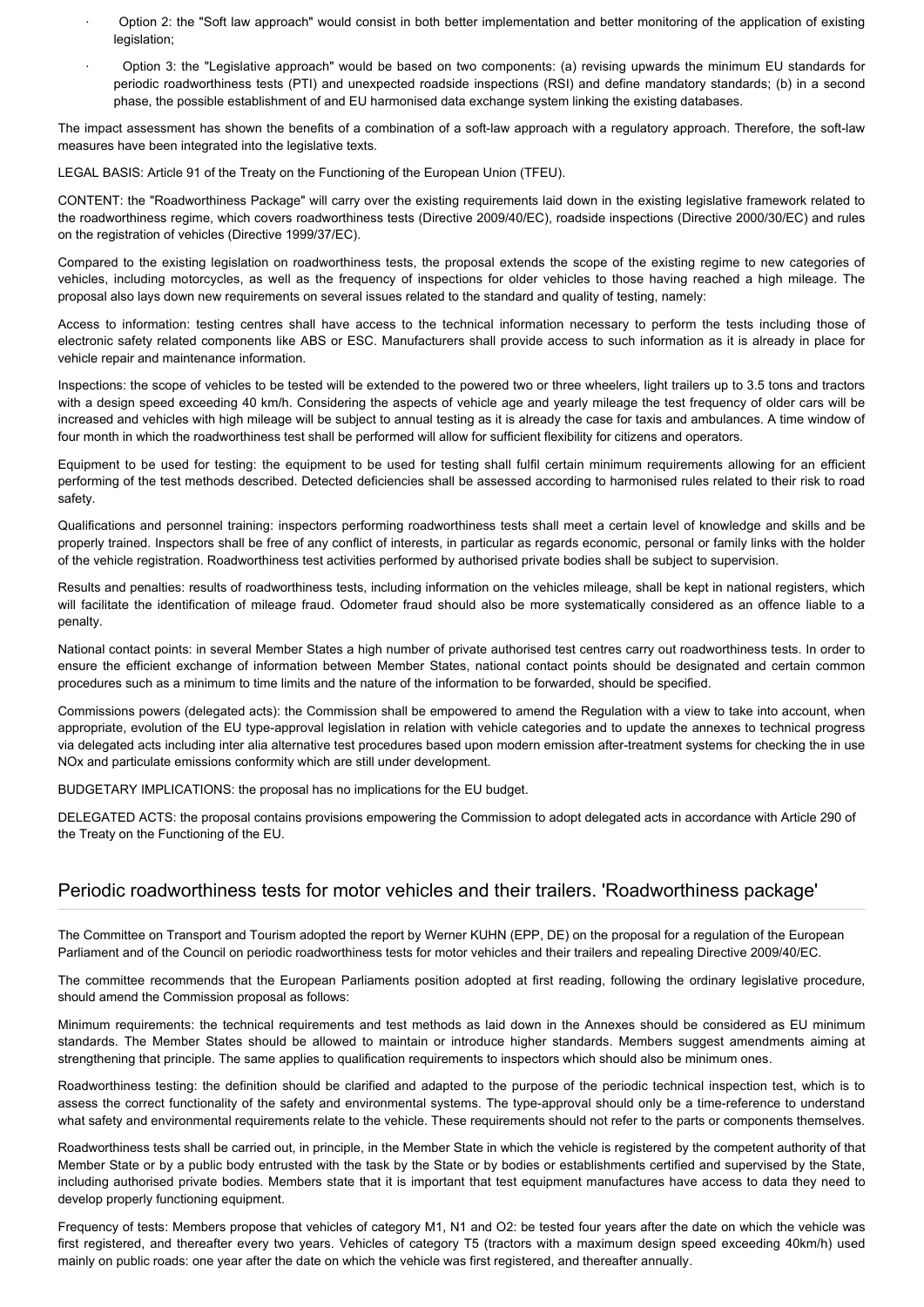Members have also introduced a measure whereby mandatory periodic roadworthiness tests may be extended by Member States to other vehicle categories.

The proposal provides that in the case where a vehicle of categories M1 or N1 reaches a mileage of 160 000 km on the first roadworthiness test after the vehicle was first registered, it shall be subject to a roadworthiness test thereafter annually. Members consider that there is a risk of odometers manipulation linked to the proposed provision. Therefore, they propose to delete this provision.

Historic cars: historical cars should be exempted from the scope of EU legislation. According to the committee, the Member States should have more discretion in setting their own national requirements to defining and testing those vehicles. It suggests changing the definition to make it more flexible.

Re-registration: the vehicles holders should be allowed to rely on the valid roadworthiness test in case of reregistration. With a view to better application of the principle of free movement within the Union, the roadworthiness certificate issued in the original Member State of registration should be mutually recognised among Member States for the purpose of re-registration.

Roadworthiness certificate: a roadworthiness certificate shall also be available in electronic format. The Commission shall draw up a standard European Union form for roadworthiness tests. For the sake of document security and efficiency the report of the test should always be electronically and not demanded from the person presenting the vehicle for test, who often will not be the same as the owner of the vehicle. This should also apply as concerns the access of the enforcement authorities during roadside inspections.

Testing facilities and equipment: testing centres in which inspectors perform roadworthiness tests shall be authorised by a Member State or by its competent authority. Testing centres for roadworthiness tests, whether privately or publicly operated, must meet minimum requirements to ensure good quality management. They must be objective and ensure a high quality of vehicle testing.

Inspectors: Member States shall promote adequate training for inspectors in line with the qualification requirements. In order to enhance independency of inspectors it is necessary to ensure that the same person is not involved in both, repairing and maintain the vehicle before testing and testing itself. Another amendment clarifies the differing tasks of inspectors (identification of deficiencies) and repair workshops (performance of repairs to remedy the deficiencies). Each Member State shall ensure that testing centres in its territory are supervised.

Administrative cooperation between Member States: the Commission shall examine what is the most efficient and effective way of establishing an electronic vehicle information platform by taking advantage of existing and already implemented IT solutions with regard to international data exchange so as to minimize costs and to avoid duplications.

The examination shall consider the most appropriate way to link the existing national systems with a view to exchange information on data related to roadworthiness testing and odometer readings.

Reporting on two- or three-wheel vehicles: no later than three years from the date of publication of this Regulation, the Commission shall submit a report to the European Parliament and the Council on the inclusion of two- or three-wheel vehicles in the scope of this Regulation.

Delegated acts: the report proposes to limit to 5 years the delegation of powers conferred on the Commission, whereas before it was an indeterminate period of time.

## Periodic roadworthiness tests for motor vehicles and their trailers. 'Roadworthiness package'

The European Parliament adopted by 560 votes to 94, with 60 abstentions, amendments to the proposal for a regulation of the European Parliament and of the Council on periodic roadworthiness tests for motor vehicles and their trailers and repealing Directive 2009/40/EC.

The matter was referred back to the committee responsible. The vote was therefore postponed.

Minimum requirements: the technical requirements and test methods as laid down in the Annexes should be considered as EU minimum standards and requirements with the aim of ensuring a high level of road safety and environmental protection. Member States should be allowed to maintain or introduce higher standards. The same applies to qualification requirements to inspectors which should also be minimum ones.

Roadworthiness testing: the definition should be clarified and adapted to the purpose of the periodic technical inspection test, which is to assess the correct functionality of the safety and environmental systems. The type-approval should only be a time-reference to understand what safety and environmental requirements relate to the vehicle. These requirements should not refer to the parts or components themselves.

Roadworthiness tests shall be carried out, in principle, in the Member State in which the vehicle is registered by the competent authority of that Member State or by a public body entrusted with the task by the State or by bodies or establishments certified and supervised by the State, including authorised private bodies. Members state that it is important that test equipment manufactures have access to data they need to develop properly functioning equipment.

Scope: the Regulation shall apply to, inter alia : (i) motor vehicles designed and constructed primarily for the carriage of persons and their luggage ; (ii) trailers designed and constructed for the carriage of goods or of persons as well as for the accommodation of persons ; (iii) from 1 January 2016 two- or three-wheel vehicles vehicle categories L3e, L4e, L5e and L7e ; (iv) wheeled tractors of category T5 used mainly on public roads with a maximum design speed exceeding 40km/h.

In addition, this Regulation shall apply as from 1 January 2018 to the following vehicle categories unless the Commission demonstrates in its report that such a measure would be ineffective: (i) two- or three-wheel vehicles vehicle categories L1e, L2e and L6e and (ii) vehicles used by armed forces, fire services, civil protection, emergency or rescue services.

Mandatory periodic roadworthiness tests may be extended by Member States to other vehicle categories. Member States shall inform the Commission of any extension decisions taken by them, giving reasons for those decisions.

Frequency of tests: Parliament proposes that vehicles of category M1, N1 and O2: be tested four years after the date on which the vehicle was first registered, and thereafter every two years. Vehicles of category T5 (tractors with a maximum design speed exceeding 40km/h) used mainly on public roads: one year after the date on which the vehicle was first registered, and thereafter annually.

Members have also introduced a measure whereby mandatory periodic roadworthiness tests may be extended by Member States to other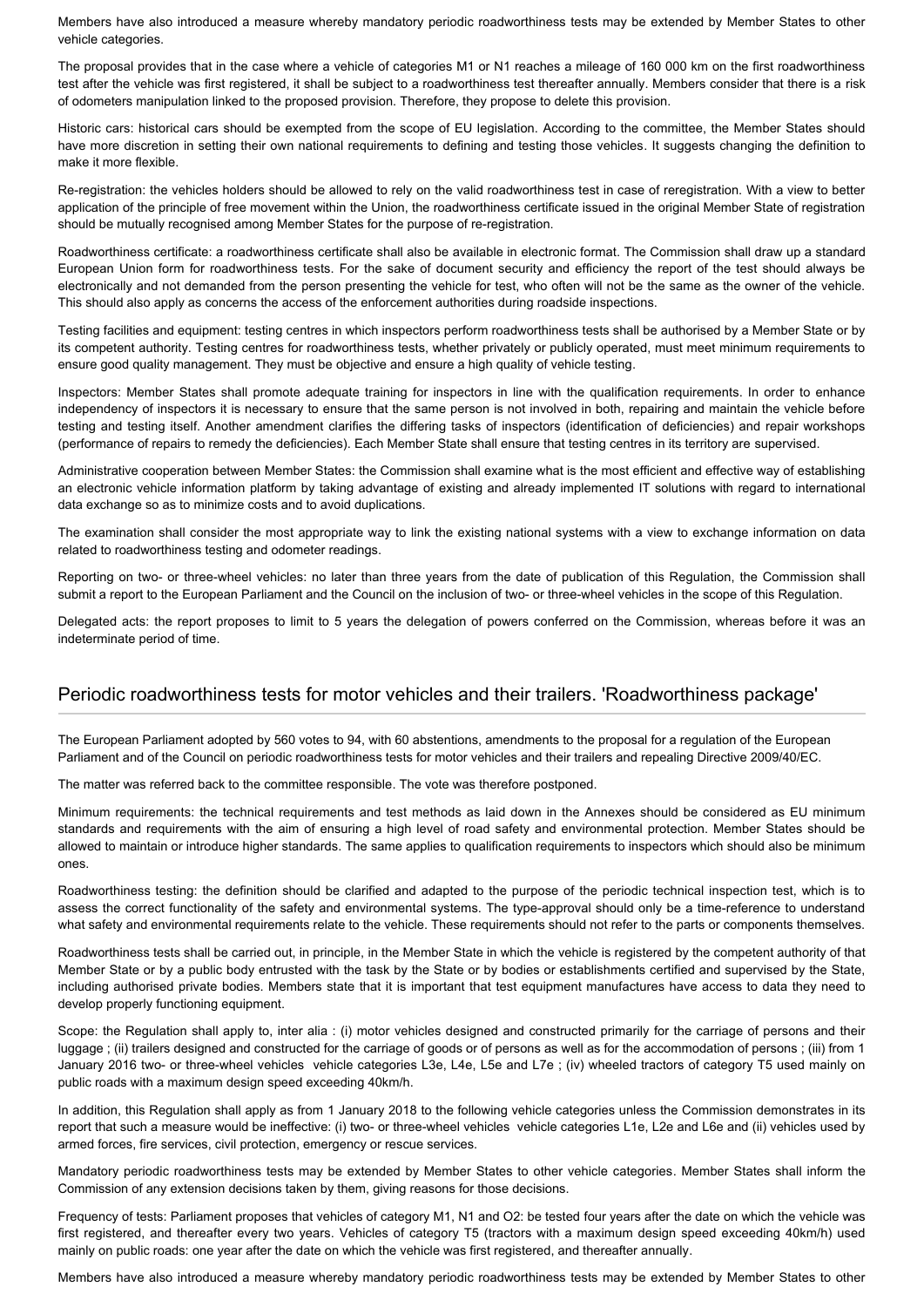#### vehicle categories.

The proposal provides that in the case where a vehicle of categories M1 or N1 reaches a mileage of 160 000 km on the first roadworthiness test after the vehicle was first registered, it shall be subject to a roadworthiness test thereafter annually. Members consider that there is a risk of odometers manipulation linked to the proposed provision. Therefore, they propose to delete this provision.

Historic cars: historical cars should be exempted from the scope of EU legislation. According to Parliament, the Member States should have more discretion in setting their own national requirements to defining and testing those vehicles. It suggests changing the definition to make it more flexible.

Re-registration: the vehicles holders should be allowed to rely on the valid roadworthiness test in case of re-registration. With a view to better application of the principle of free movement within the Union, the roadworthiness certificate issued in the original Member State of registration should be mutually recognised among Member States for the purpose of re-registration.

Roadworthiness certificate: a roadworthiness certificate shall also be available in electronic format. The Commission shall draw up a standard European Union form for roadworthiness tests. For the sake of document security and efficiency the report of the test should always be electronically and not demanded from the person presenting the vehicle for test, who often will not be the same as the owner of the vehicle. This should also apply as concerns the access of the enforcement authorities during roadside inspections.

Follow-up of deficiencies: the amended text stipulates that in the case of major deficiencies, the national competent authority may decide on the conditions under which a vehicle may be used before undergoing another roadworthiness test. In the case of dangerous deficiencies, the Member State or the competent authority may prevent or restrict the use of the vehicle on public roads until any dangerous deficiencies are rectified.

Testing facilities and equipment: testing centres in which inspectors perform roadworthiness tests shall be authorised by a Member State or by its competent authority. Testing centres for roadworthiness tests, whether privately or publicly operated, must meet minimum requirements to ensure good quality management. They must be objective and ensure a high quality of vehicle testing.

Inspectors: Member States shall promote adequate training for inspectors in line with the qualification requirements. In order to enhance independency of inspectors it is necessary to ensure that the same person is not involved in both, repairing and maintain the vehicle before testing and testing itself. Another amendment clarifies the differing tasks of inspectors (identification of deficiencies) and repair workshops (performance of repairs to remedy the deficiencies). Each Member State shall ensure that testing centres in its territory are supervised.

Administrative cooperation between Member States: the Commission shall examine what is the most efficient and effective way of establishing an electronic vehicle information platform by taking advantage of existing and already implemented IT solutions with regard to international data exchange so as to minimize costs and to avoid duplications.

The examination shall consider the most appropriate way to link the existing national systems with a view to exchange information on data related to roadworthiness testing and odometer readings.

The information on the history of a vehicle should be made available to inspectors testing that vehicle and, in anonymised form, to Member States, so as to help them plan and carry out measures to improve road safety, and also to the holder of the registration certificate or the vehicle owner.

Reports: no later than three years from the date of publication of this Regulation, the Commission shall submit a report to the European Parliament and the Council on the inclusion of two- or three-wheel vehicles in the scope of this Regulation.

No later than five years from the date of publication of this Regulation, the Commission shall submit a report on the implementation and the effects of this Regulation. It shall analyse the frequency of testing, the level of harmonisation of periodic roadworthiness tests and the effectiveness of the provisions on the mutual recognition of roadworthiness certificates and whether there is a need for higher European standards in order to achieve that goal.

Delegated acts: the report proposes to limit to 5 years the delegation of powers conferred on the Commission, whereas before it was an indeterminate period of time.

## Periodic roadworthiness tests for motor vehicles and their trailers. 'Roadworthiness package'

The European Parliament adopted by 557 votes to 81 with 43 abstentions, a legislative resolution on the proposal for a regulation of the European Parliament and of the Council on periodic roadworthiness tests for motor vehicles and their trailers and repealing Directive 2009/40/EC.

Parliament adopted its position in first reading following the ordinary legislative procedure, in view of the adoption of a directive of the European Parliament and of the Council on roadworthiness tests for vehicles. The amendments adopted in plenary are the result of an agreement negotiated between Parliament and Council.

Scope: the Directive establishes minimum requirements for a regime of periodic roadworthiness tests of vehicles used on public roads. It shall apply to vehicles with a design speed exceeding 25 km/h of the following categories, as referred to in Directive 2002/24/EC, Directive 2003/37/EC and Directive 2007/46/EC. Also included are wheeled tractors of category T5, the use of which mainly takes place on public roads with a maximum design speed exceeding 40 km/h.

The text states that only vehicles with an engine displacement of more than 125 cm 3 are to be subject to a roadworthiness test, from 1 January 2022.

Member States may exclude from the scope of application two- or three-wheel vehicles, where the Member State has put in place effective alternative road safety measures taking into account in particular relevant road safety statistics covering the last five years.

Responsibilities: each Member State shall ensure that vehicles registered in its territory are periodically tested in accordance with the Directive by testing centres authorised by the Member State in which those vehicles are registered.

Roadworthiness tests shall be carried out by the Member State of registration of the vehicle, by a public body entrusted with the task by that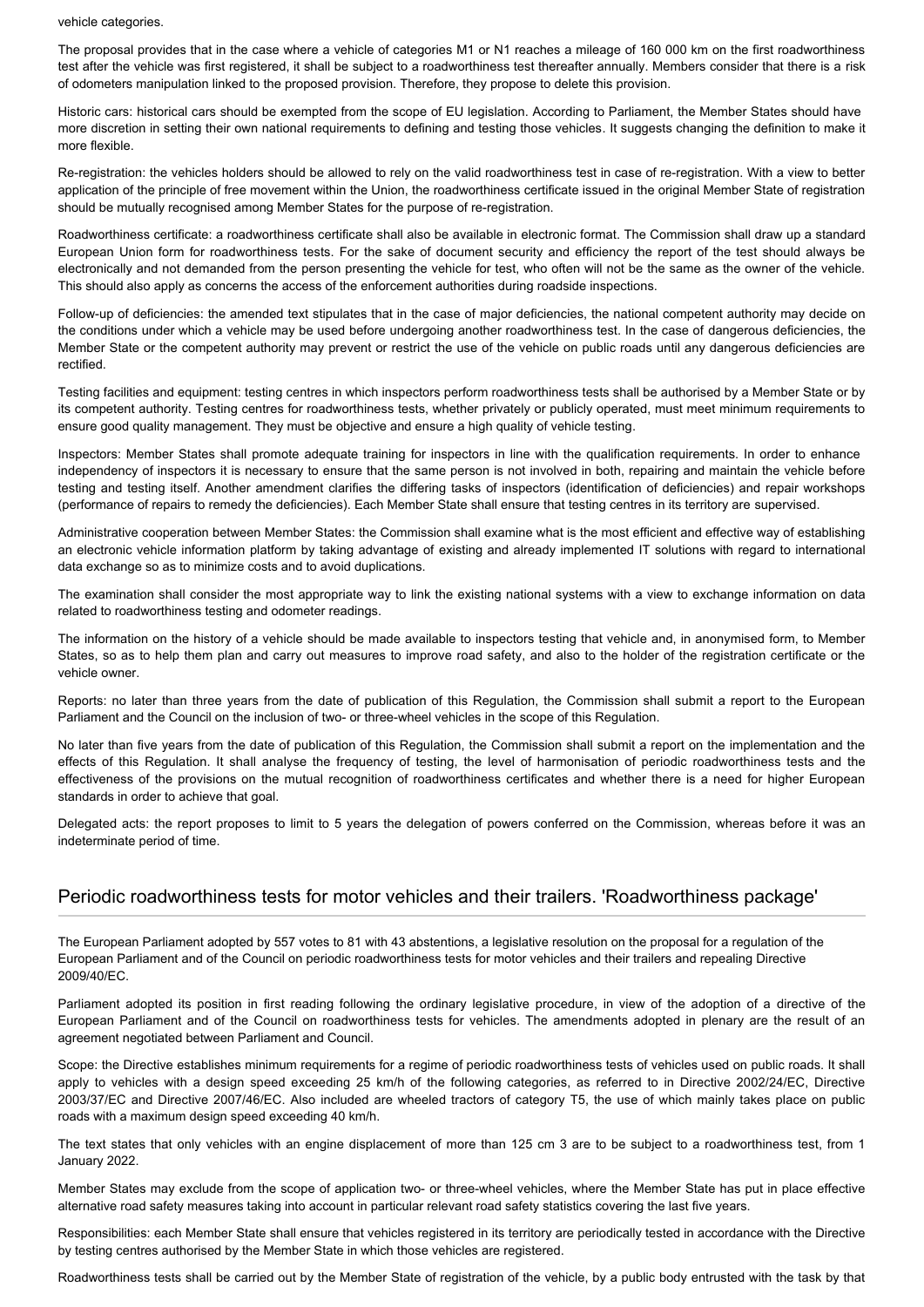Member State or by bodies or establishments designated and supervised by that Member State, including authorised private bodies.

Four years after entry into force of the Directive, the Commission shall, by means of implementing acts, adopt a set of technical information on braking equipment, steering, visibility, lamps, reflectors, electrical equipment, axles, wheels, tyres, suspension, chassis, chassis attachments, other equipment and nuisance necessary for roadworthiness testing of the items to be tested and on the use of the recommended test methods.

Date and frequency of testing: vehicles shall be subject to a roadworthiness test at regular intervals. Notwithstanding the date of a vehicle's last roadworthiness test, the Member State or competent authority concerned may require it to undergo a roadworthiness test before the dates set out:

- after an accident affecting the main safety-related components of the vehicle, such as wheels, suspension, deformation zones, airbag systems , steering or brakes;
- · where the holder of the registration certificate of a vehicle has changed ;
- when the vehicle has reached a mileage of 160 000 km;
- in cases where road safety is seriously affected.

The tests shall be carried out using techniques and equipment currently available without the use of tools to dismantle or remove any part of the vehicle.

Roadworthiness certificate: as a matter of principle, in the case of re-registration of a vehicle already registered in another Member State, each Member State shall recognise the roadworthiness certificate issued by that other Member State, as if it had itself issued that certificate, provided that the roadworthiness certificate is still valid. In cases of doubt, the re-registering Member State may verify the validity of the roadworthiness certificate before recognising it.

Member States shall also recognise, as a matter of principle, the validity of the roadworthiness certificate in the event that the ownership of a vehicle - having a valid proof of periodic roadworthiness test - changes.

In order to detect tampering with the odometer, the information included in the previous roadworthiness test must be made available to the inspectors as soon as it is available electronically. In cases where an odometer is found to have been manipulated with the aim of reducing or misrepresenting the distance record of a vehicle, such manipulation shall be punishable by penalties.

Proof of test: where the tested vehicle belongs to a vehicle category that is not subject to registration in the Member State where it has been put into service, that Member State may require the proof of test to be displayed in a visible manner on that vehicle.

Follow-up of deficiencies:

- In the case of minor deficiencies only, the test shall be deemed to have been passed, the deficiencies shall be rectified, and the vehicle shall not be re-tested.
- · In the case of major deficiencies, the test shall be deemed to have been failed. The competent authority shall decide on the period during which the vehicle in question may be used before it is required to undergo another roadworthiness test. The subsequent test shall take place not later than two months following the initial test.
- In the case of dangerous deficiencies, the competent authority may decide that the vehicle in question is not to be used on public roads and that the authorisation for its use in road traffic is to be suspended for a limited period of time, without requiring a new process of registration.

Testing centres: testing centres in which inspectors perform roadworthiness tests shall be authorised by a Member State or by its competent authority. They shall comply with the requirements laid down by the authorising Member State. Testing centres shall ensure the objectivity and the high quality of the roadworthiness tests.

In order to ensure high standards of training, competence and testing, Member States should be allowed to lay down additional competence and corresponding training requirements.

Vehicle information platform: the Commission should examine the feasibility, costs and benefits of establishing an electronic vehicle information platform by taking advantage of existing and already implemented IT solutions with regard to international data exchange, so as to minimise costs and avoid duplication.

It should also examine the feasibility, of collection and storage of available information concerning the main safety-related components of vehicles which have been involved in serious accidents as well as the possibility of making information on accident history and odometer readings available in anonymised form to vehicle inspectors, holders of registration certificates and accident researchers.

Transposition: Member States will have three years to transpose the directive and four years to apply it.

# Periodic roadworthiness tests for motor vehicles and their trailers. 'Roadworthiness package'

PURPOSE: to improve road safety by laying down minimum common requirements and harmonised rules concerning roadworthiness tests of vehicles within the Union (Roadworthiness certificate).

LEGISLATIVE ACT: Directive 2014/45/EU of the European Parliament and of the Council on periodic roadworthiness tests for motor vehicles and their trailers and repealing Directive 2009/40/EC.

CONTENT: the Directive establishes minimum requirements for a regime of periodic roadworthiness tests of vehicles used on public roads. It is part of a package of measures on roadworthiness tests which include: i) [a Directive](http://www.europarl.europa.eu/oeil/popups/ficheprocedure.do?reference=2012/0186(COD)&l=en) on the technical roadside inspection of commercial vehicles and ii) [a Directive](http://www.europarl.europa.eu/oeil/popups/ficheprocedure.do?reference=2012/0185(COD)&l=en) on registration documents for vehicles.

Scope: the Directive applies to vehicles with a design speed exceeding 25km/h of the following categories: